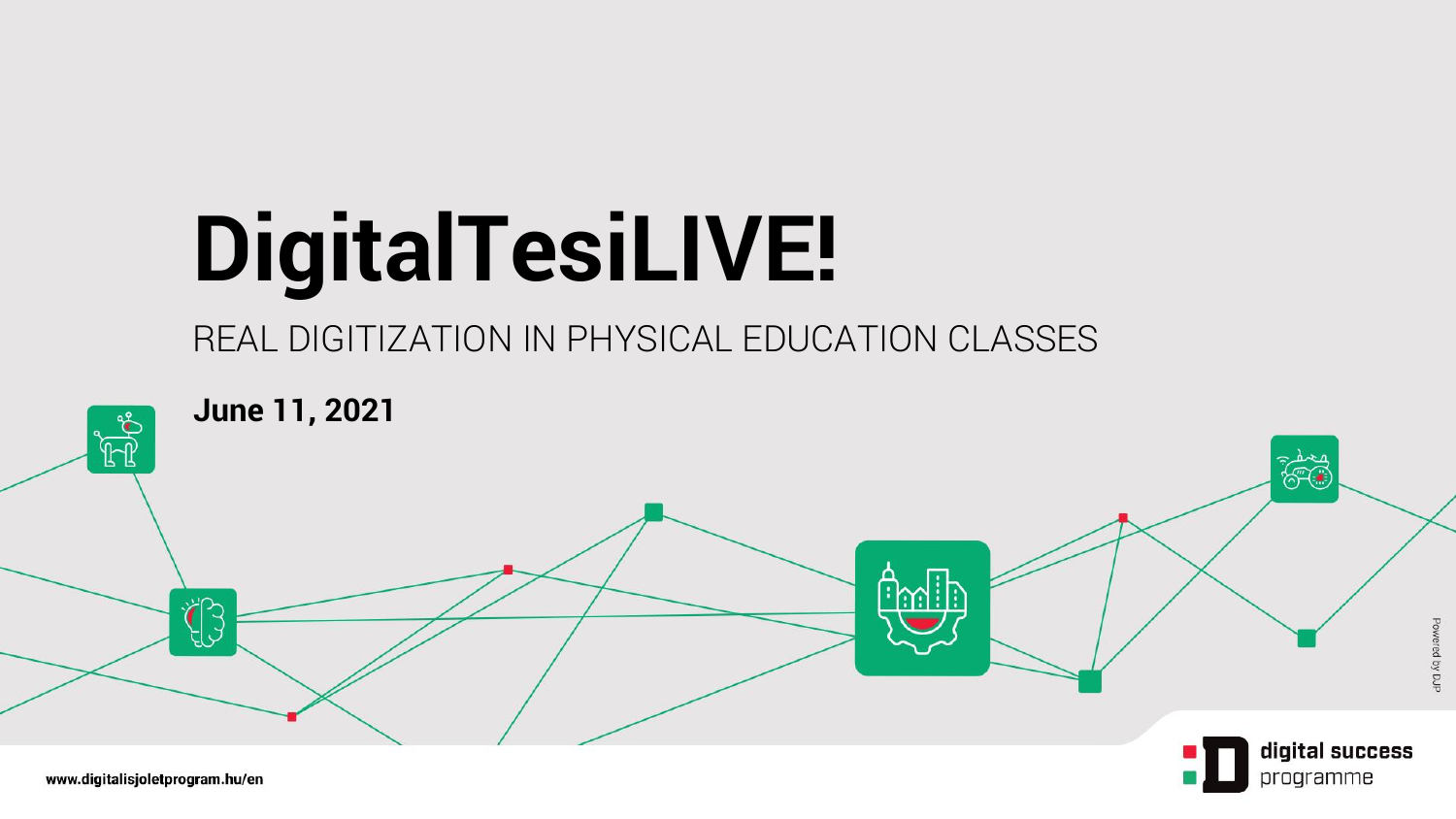## **DigitalTesiLIVE! – rationale**

- **•TESI is an acronym for physical education (P.E.) in Hungarian**
- ▪**Piloting** methodological support through three physical education lessons by digital means and making these lessons accessible online to the participating educational institutions of the Member States
- Connectivity the experience of moving together across national borders
- **Promoting physical activity positive shaping of the narrative** of exercise and active lifestyle in schools

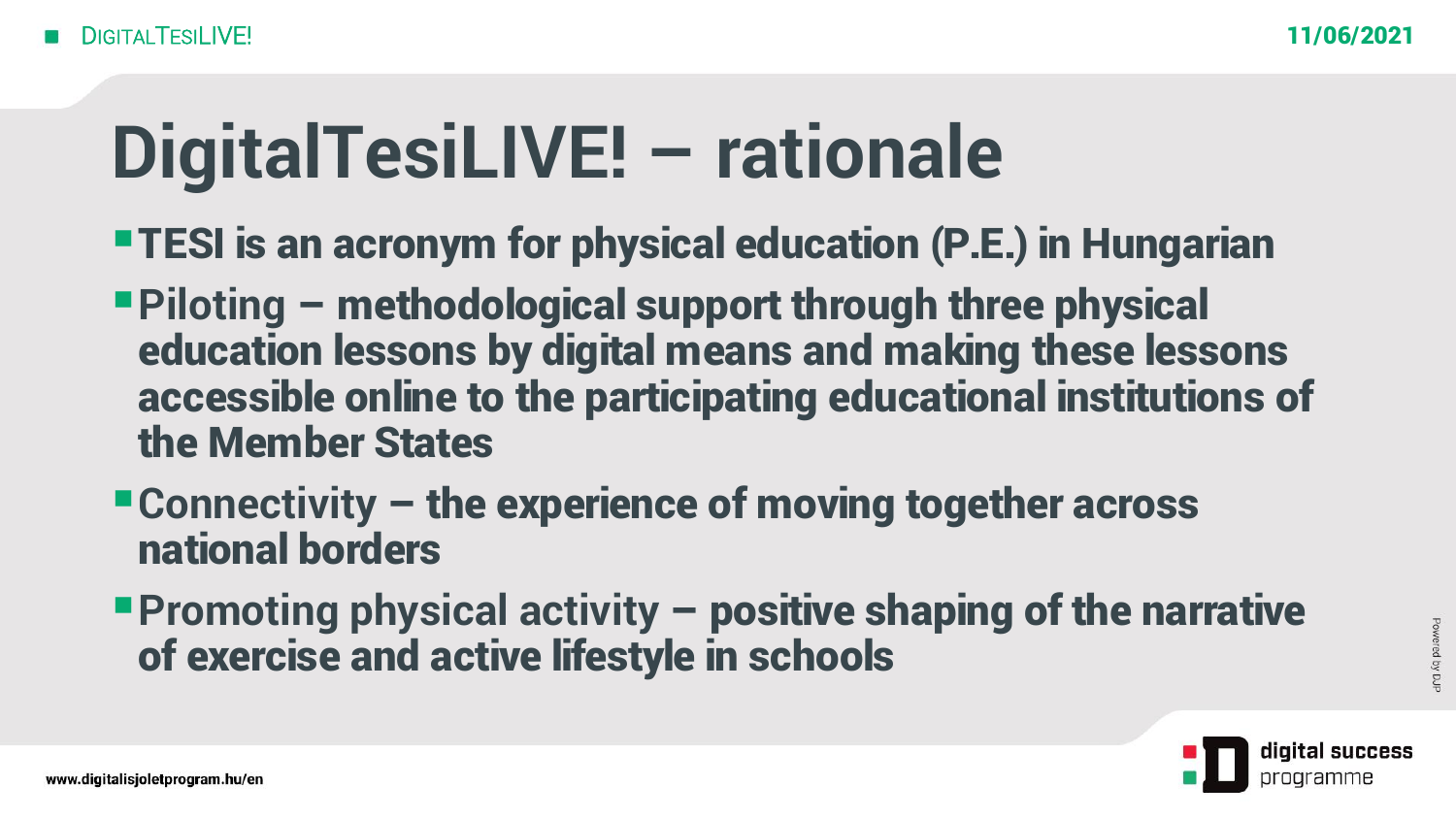



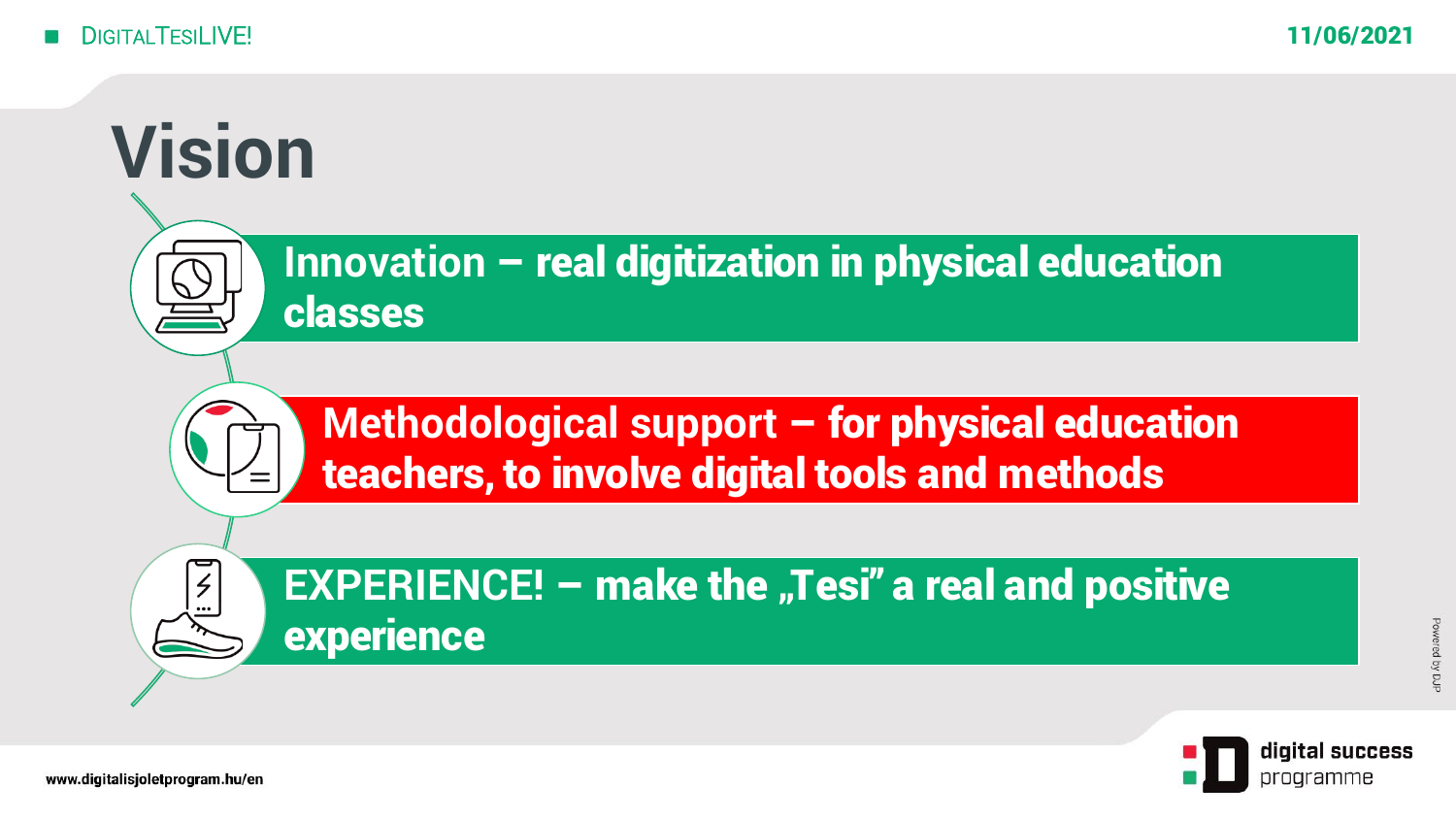#### **What**

- **Physical education classes are organized in three Hungarian** schools involving digitization and artificial intelligence
- ▪Students from any of the Member States **can join** and take part in the classes
- **Three consecutive session will be streamed using multiple** cameras and delivered to the end user through a streaming service
- **This is all aided by AI, which, by analysing the movement of** the individuals, is able to correct mistakes and thereby lead students to the right form of movement in a fun manner





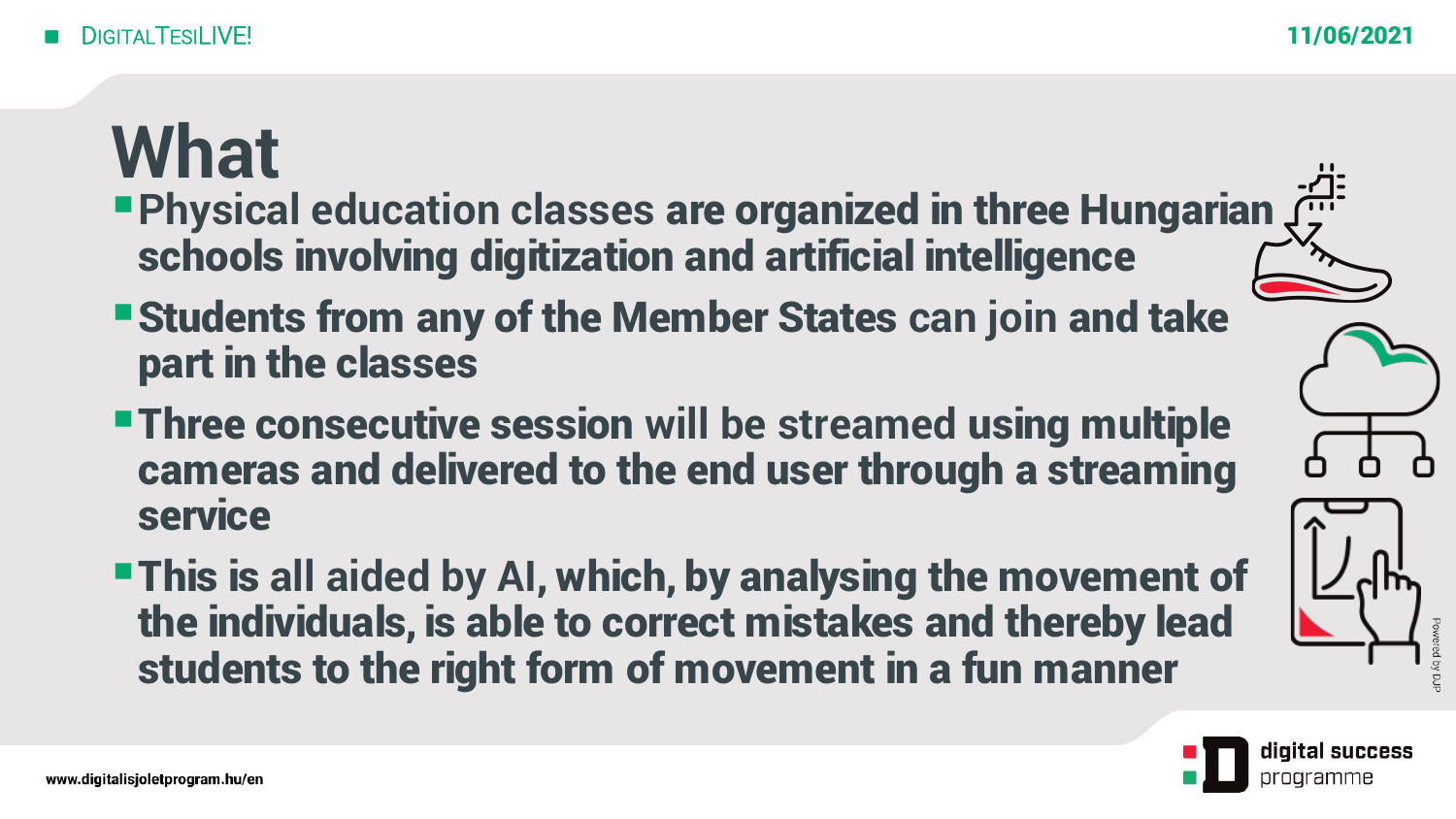#### **Who**

- ▪Sessions are **coeducated**
- **Target age groups are 12-14 years (regardless of the school** system)
- **Target participants are interested and have basic proficiency in** sports games
	- i.e. **handball – basketball – football**
- ▪Sessions are **semi inclusive**
- ▪Sessions are dubbed/subtitled **in English**



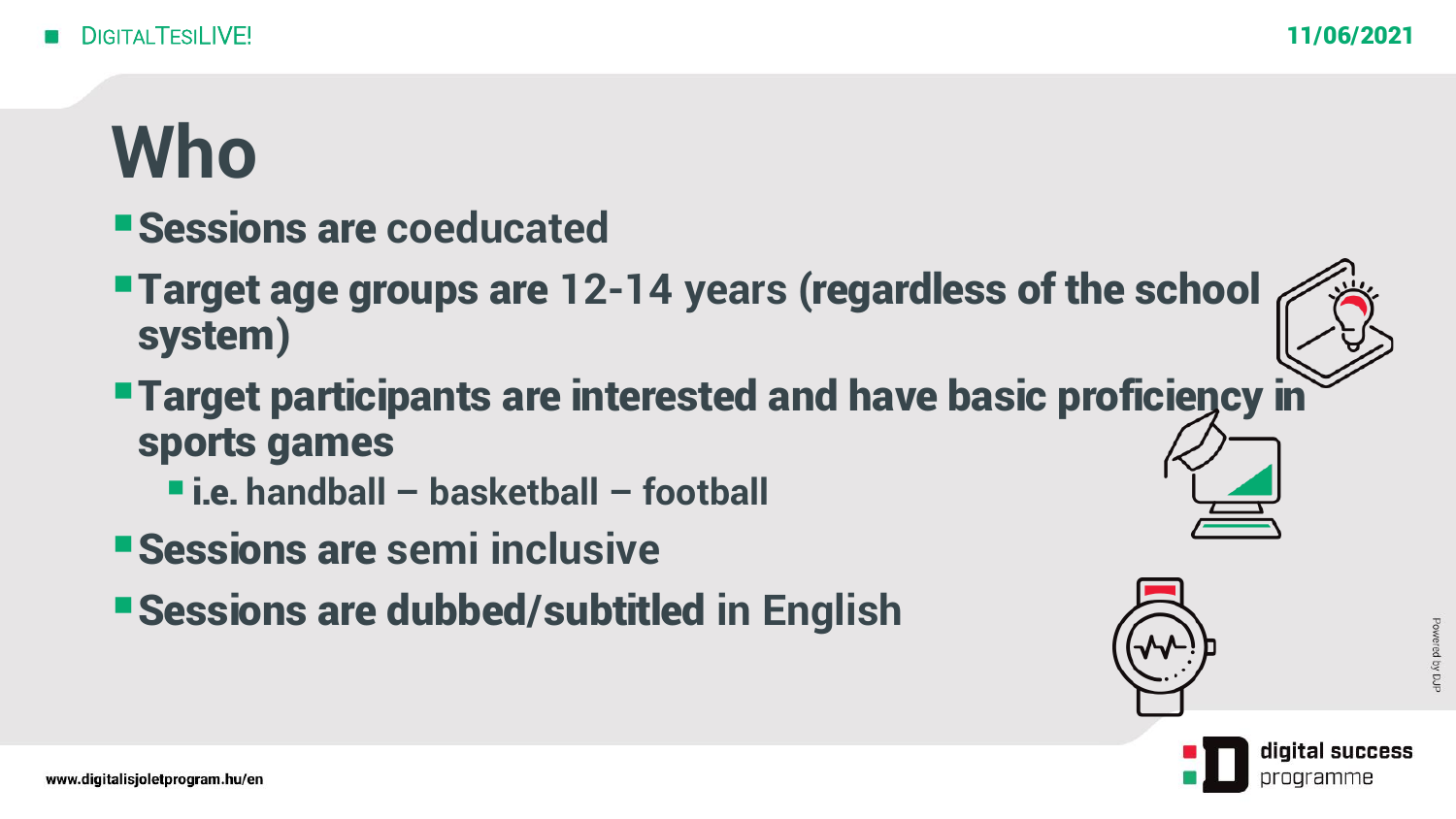### **When / Where**

- ▪**June 11, 2021**
	- $-$  **09:00 CEST handball**
	- $-10:00$  **CEST basketball**
	- $-11:00$  **CEST football**
- Online streaming platform cyberspace ▪Streaming **platform access: TBC**



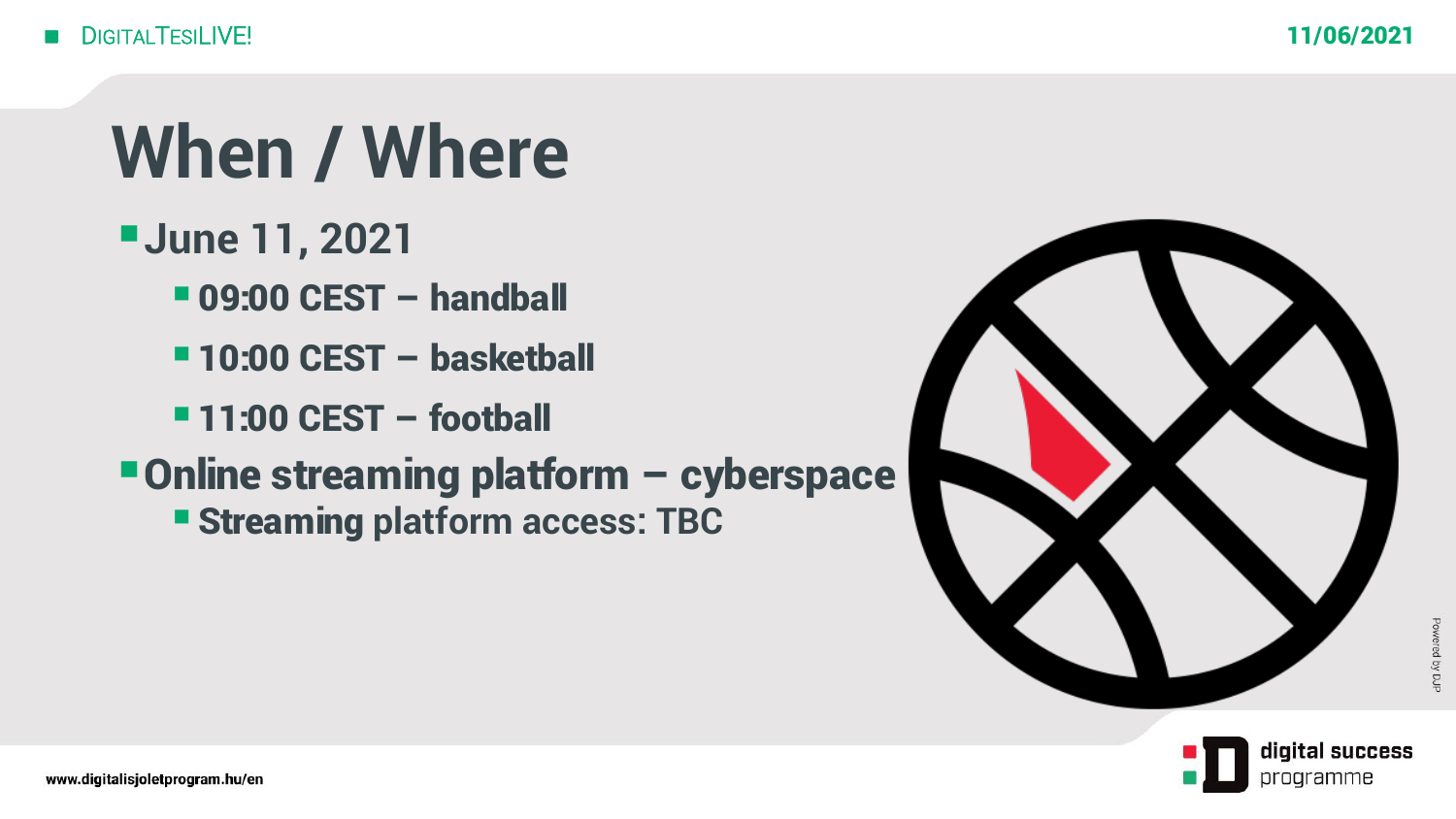.

#### **How**

- **Examply register through and / or send EoI to the given address / link**
- **Exercise 12 Info pack with basic instructions,**
- **Provide the following basic tech specs:** 
	- **Exercise 1 Browser preferably Chrome, FireFox**
	- Broadband Internet connection preferably a wired connection to receive and send signal\*
	- Screen or projector to show visual content/images of the session
	- Camera(s)/microphone to interact during the session
		- **Example 2 A link will be provided to stream the own signal later, to link a school live to the** broadcast directly

#### **Be ready and have fun!**

\*at least 5 Mbits/sec. of available / free download bandwidth and 10 Mbits/sec. available upload bandwidth is recommended